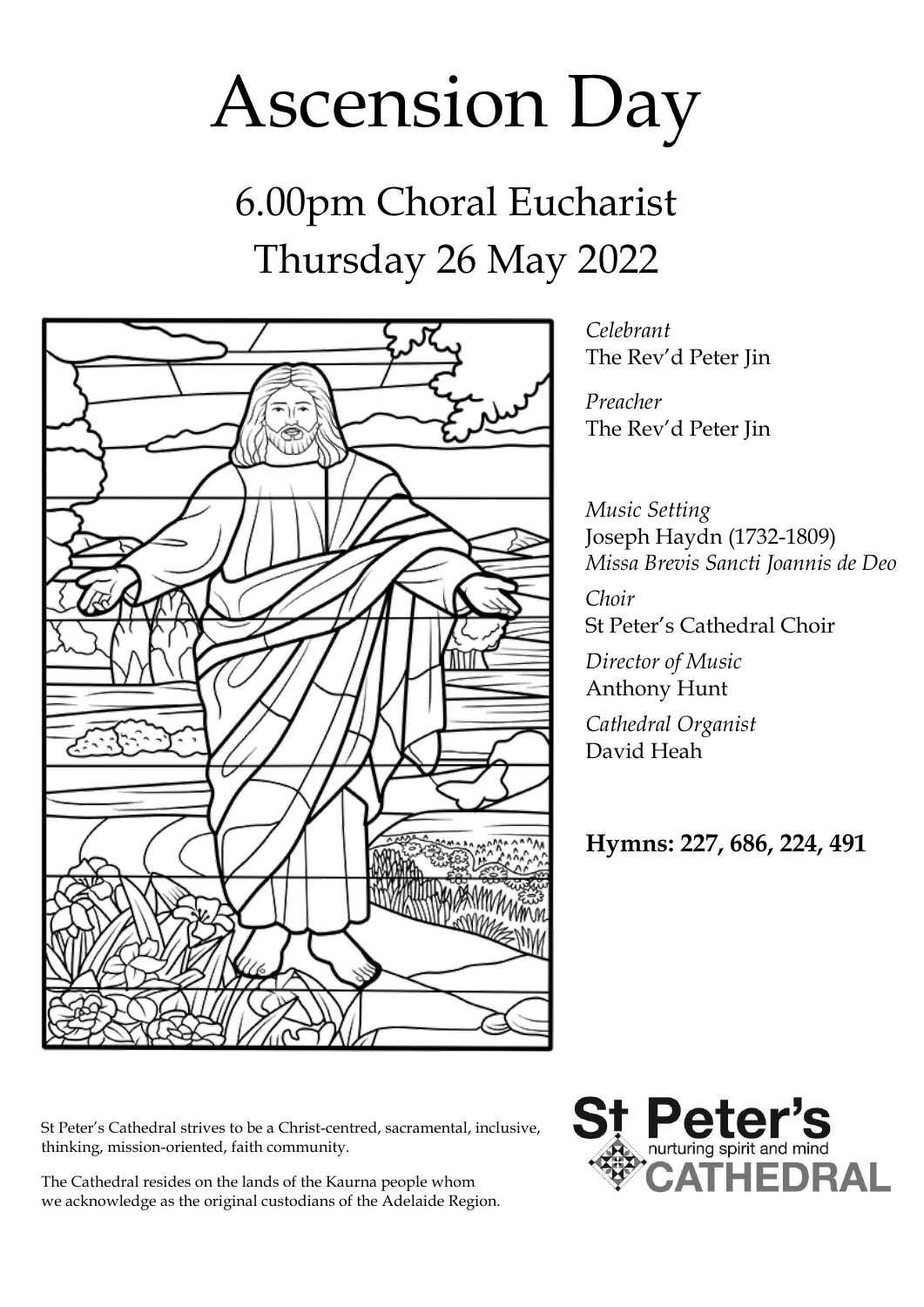The Lord be with you. **And also with you.** Christ is risen. Alleluia! **He is risen indeed. Alleluia!**

God has raised Christ from the dead and seated him at his right hand in the heavenly places, far above all rule and authority and power and dominion, and above every name that is named. *Ephesians 1.20–21*

*Please kneel/sit*

Let us pray:

**Almighty God, to whom all hearts are open, all desires known, and from whom no secrets are hidden: Cleanse the thoughts of our hearts by the inspiration of your Holy Spirit, that we may perfectly love you and worthily magnify your holy name, through Christ our Lord. Amen.**

Christ has entered heaven itself there to appear before God on our behalf.

#### *The Choir sings the Kyrie*

| Kyrie eleison    | Christe eleison    | Kyrie eleison    |
|------------------|--------------------|------------------|
| Lord, have mercy | Christ, have mercy | Lord, have mercy |

Let us therefore draw near in full assurance of faith, and confess our sins to the God of grace.

**Merciful God, our maker and our judge, we have sinned against you in thought, word, and deed, and in what we have failed to do: We have not loved you with our whole heart; we have not loved our neighbours as ourselves; we repent, and are sorry for all our sins. Father, forgive us. Strengthen us to love and obey you in newness of life; through Jesus Christ our Lord. Amen.**

#### *Absolution*

Almighty God, who has promised forgiveness to all who turn to him in faith: pardon you and set you free from all your sins, strengthen you in all goodness and keep you in eternal life, through Jesus Christ our Lord. **Amen.**

*Please stand as the Choir sings the Gloria*

| Gloria in Excelsis Deo                      | Glory to God in the highest,        |
|---------------------------------------------|-------------------------------------|
| et in terra pax hominibus bonae voluntatis. | and peace to God's people on earth. |
| Laudamus te, benedicimus te,                | Lord God, heavenly King,            |
| adoramus te, glorificamus te,               | we worship you,                     |
| gratias agimus tibi                         | almighty God and Father,            |
| propter magnam gloriam tuam.                | we give you thanks,                 |
| Domine Deus, Rex caelestis,                 | we praise you for your glory.       |
| Deus Pater omnipotens.                      |                                     |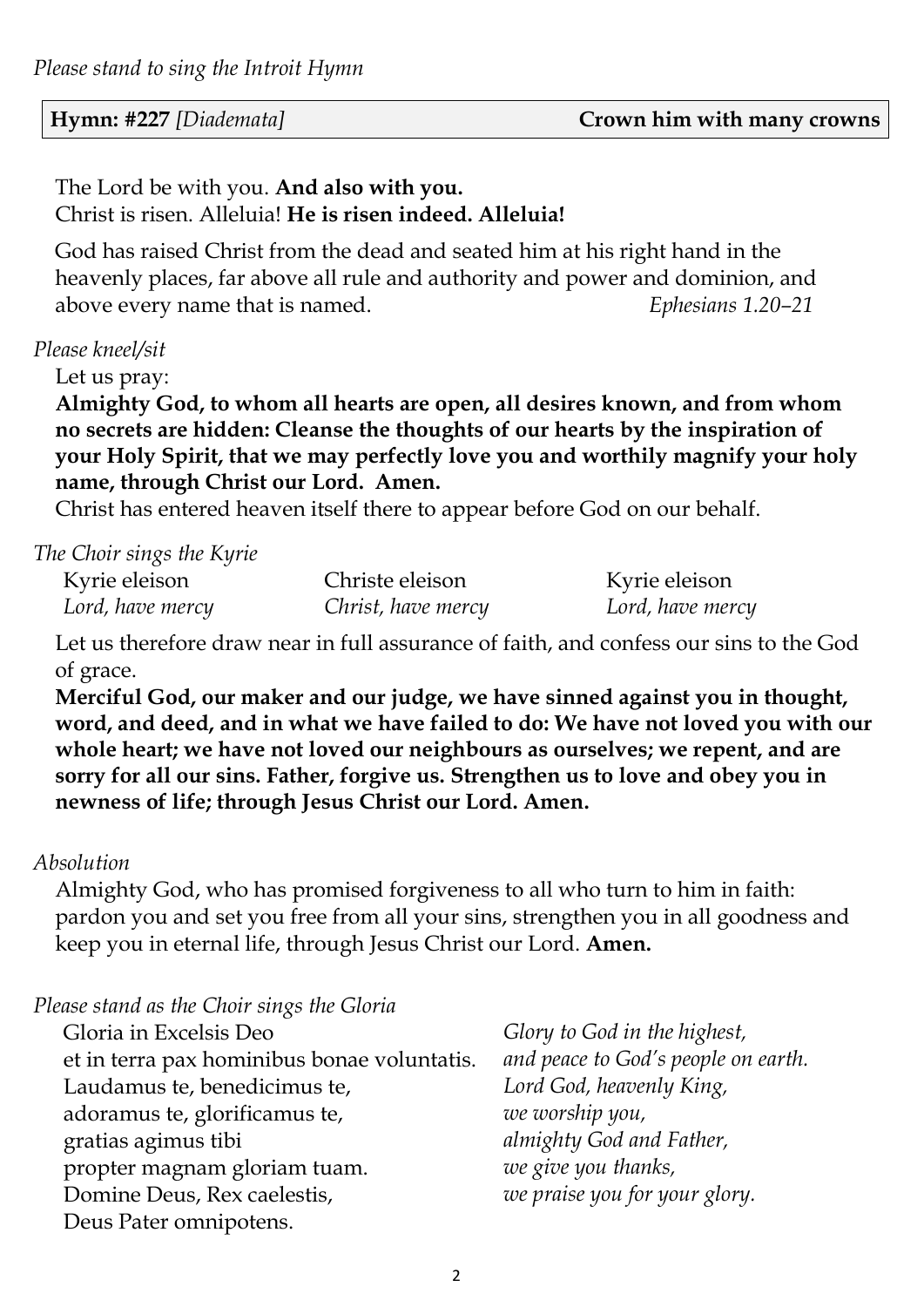Domine Fili unigenite, Jesu Christe, *Lord Jesus Christ, only Son of the Father,* Domine Deus, Agnus Dei, Filius Patris, *Lord God, Lamb of God,* qui tollis peccata mundi, miserere nobis; *you take away the sin of the world:* qui tollis peccata mundi, *have mercy on us;* qui sedes ad dexteram Patris, *receive our prayer.* miserere nobis.

Quoniam tu solus sanctus, *For you alone are the Holy One,* Tu solus Dominus, *you alone are the Lord,* Cum Sancto Spiritu *with the Holy Spirit*

suscipe deprecationem nostram; *you are seated at the right hand of the Father:* 

Tu solus altissimus, Jesu Christe, *you alone are the Most High Jesus Christ,* in gloria Dei Patris. Amen. *in the glory of God the Father. Amen.*

## *Please remain standing for the Collect*

God of majesty, you led the Messiah through suffering into risen life, and took him up into the glory of heaven: clothe us with the power promised from on high, and send us forth to the ends of the earth as heralds of repentance and witnesses of Jesus Christ, the firstborn from the dead, who lives with you now and always in the unity of the Holy Spirit, God for ever and ever. **Amen**.

# *Please sit for the first reading: Acts 1:1-11 (Read by Kevin Stracey)*

In the first book, Theophilus, I wrote about all that Jesus did and taught from the beginning until the day when he was taken up to heaven, after giving instructions through the Holy Spirit to the apostles whom he had chosen. After his suffering he presented himself alive to them by many convincing proofs, appearing to them over the course of forty days and speaking about the kingdom of God. While staying with them, he ordered them not to leave Jerusalem, but to wait there for the promise of the Father. 'This', he said, 'is what you have heard from me; for John baptized with water, but you will be baptized with the Holy Spirit not many days from now.' So when they had come together, they asked him, 'Lord, is this the time when you will restore the kingdom to Israel?'

He replied, 'It is not for you to know the times or periods that the Father has set by his own authority. But you will receive power when the Holy Spirit has come upon you; and you will be my witnesses in Jerusalem, in all Judea and Samaria, and to the ends of the earth.' When he had said this, as they were watching, he was lifted up, and a cloud took him out of their sight.

While he was going and they were gazing up towards heaven, suddenly two men in white robes stood by them. They said, 'Men of Galilee, why do you stand looking up towards heaven? This Jesus, who has been taken up from you into heaven, will come in the same way as you saw him go into heaven.'

Hear the word of the Lord, **thanks be to God**.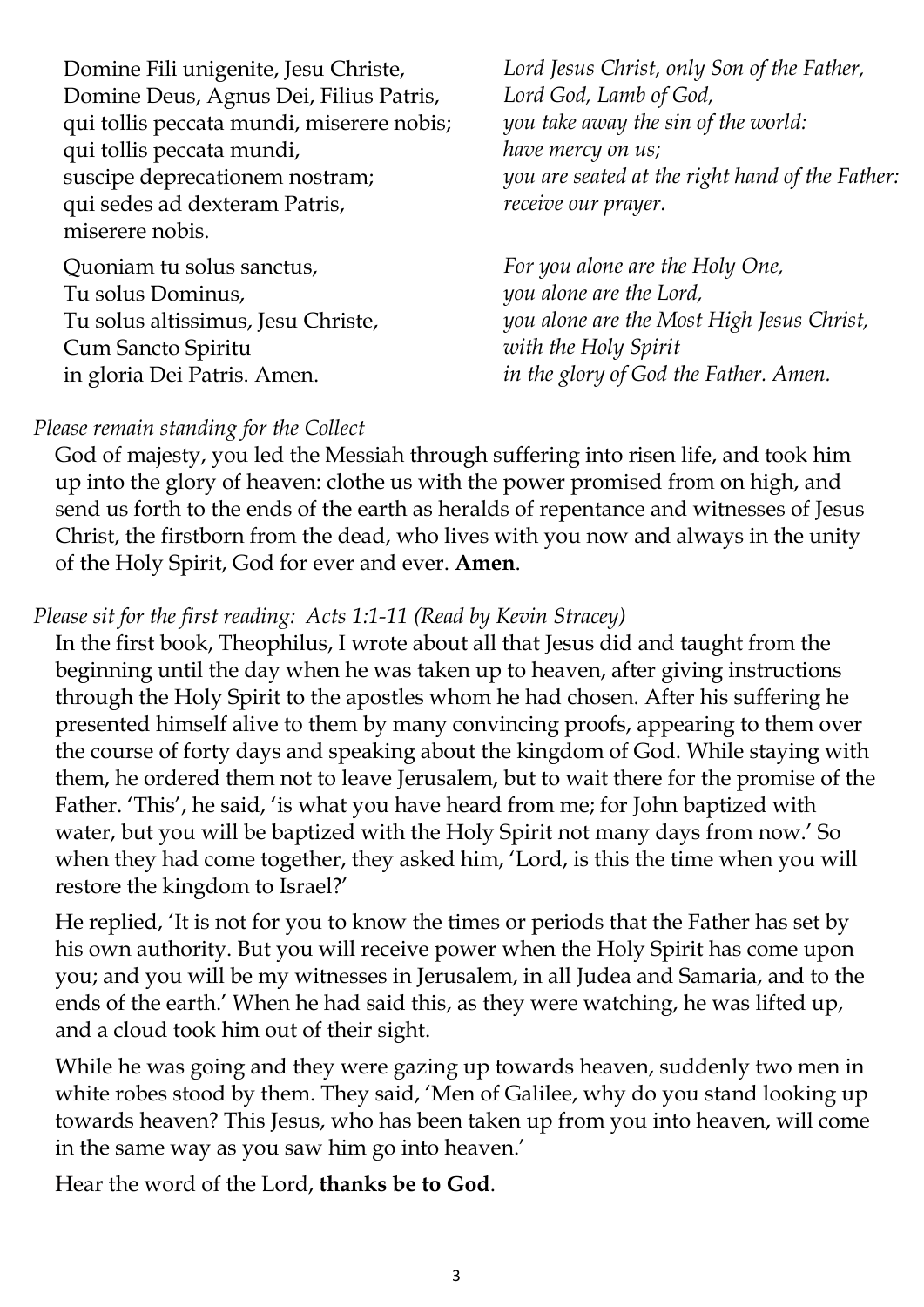*The Choir sings Psalm 110 (Chant: Herbert Murrill)* The Lord said to my lord: 'Sit at my right hand, until I make your enemies your footstool.' The Lord commits to you the sceptre of your power: reign from Zion in the midst of your enemies. Noble are you, from the day of your birth upon the holy hill: radiant are you, even from the womb, in the morning dew of your youth. The Lord has sworn and will not turn back: 'You are a priest for ever after the order of Melchizedek.' The king shall stand at your right hand, O Lord: and shatter kings in the day of his wrath. Glorious in majesty, he shall judge among the nations: and shatter heads over a wide land. He shall slake his thirst from the brook beside the way: therefore shall he lift up his head.

*Second Reading: Ephesians 1:15-23 (Read by Lavinia Gent)*

I have heard of your faith in the Lord Jesus and your love towards all the saints, and for this reason I do not cease to give thanks for you as I remember you in my prayers. I pray that the God of our Lord Jesus Christ, the Father of glory, may give you a spirit of wisdom and revelation as you come to know him, so that, with the eyes of your heart enlightened, you may know what is the hope to which he has called you, what are the riches of his glorious inheritance among the saints, and what is the immeasurable greatness of his power for us who believe, according to the working of his great power. God put this power to work in Christ when he raised him from the dead and seated him at his right hand in the heavenly places, far above all rule and authority and power and dominion, and above every name that is named, not only in this age but also in the age to come. And he has put all things under his feet and has made him the head over all things for the church, which is his body, the fullness of him who fills all in all.

Hear the word of the Lord, **thanks be to God**.

*Please stand to sing the Gradual Hymn*

| <b>Hymn:</b> #686 [Metzler's Redhead No 66] | Jesu, our hope, our heart's desire |
|---------------------------------------------|------------------------------------|
|                                             | (omit $vv$ 4 and 5)                |

*Please remain standing for the Gospel Reading: Luke 24:44-53*

The Lord be with you. **And also with you.**

The Gospel of our Lord Jesus Christ according to Luke.

*All sing*

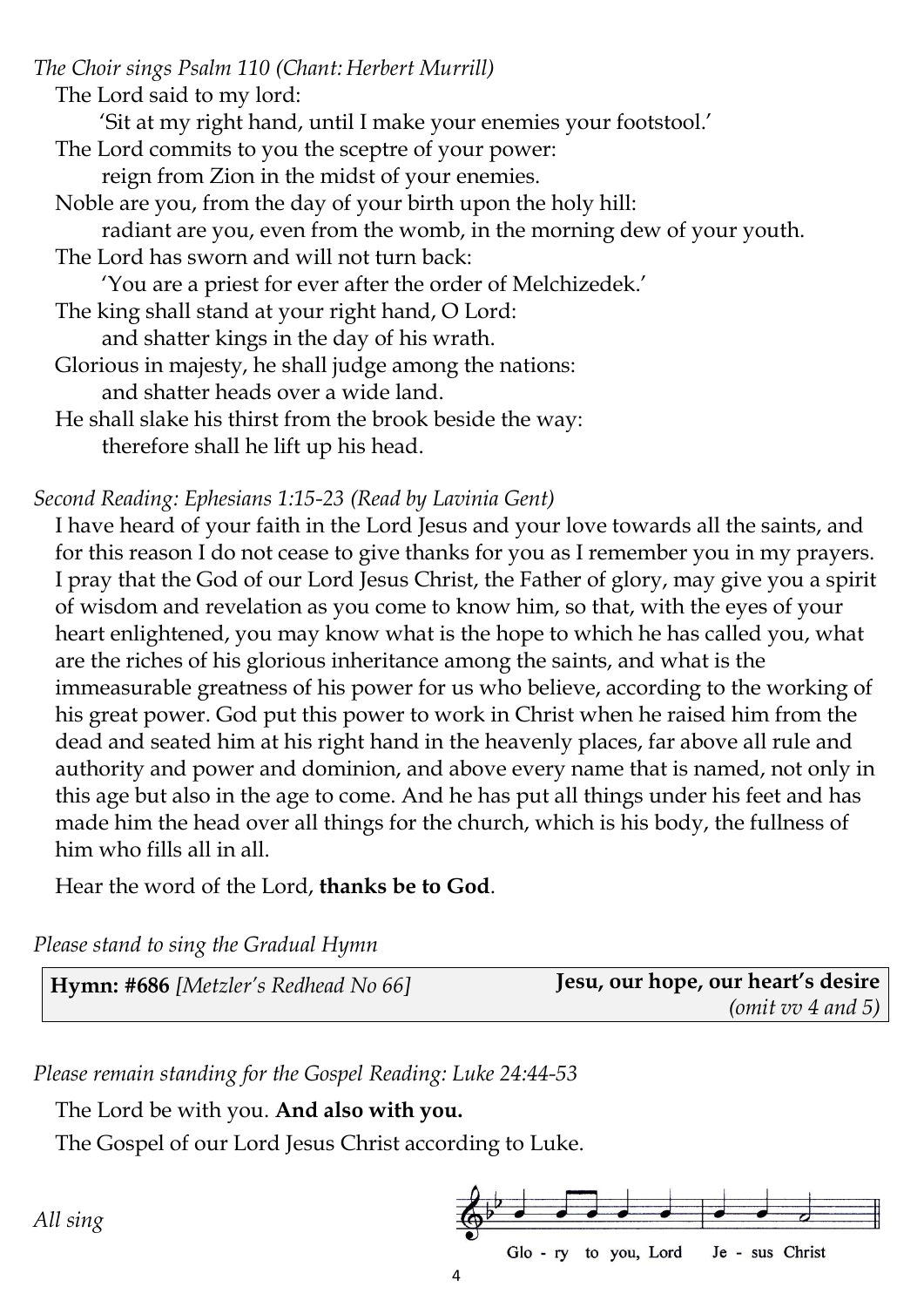Then Jesus said to them, 'These are my words that I spoke to you while I was still with you—that everything written about me in the law of Moses, the prophets, and the psalms must be fulfilled.' Then he opened their minds to understand the scriptures, and he said to them, 'Thus it is written, that the Messiah is to suffer and to rise from the dead on the third day, and that repentance and forgiveness of sins is to be proclaimed in his name to all nations, beginning from Jerusalem. You are witnesses of these things. And see, I am sending upon you what my Father promised; so stay here in the city until you have been clothed with power from on high.' Then he led them out as far as Bethany, and, lifting up his hands, he blessed them. While he was blessing them, he withdrew from them and was carried up into heaven. And they worshipped him, and returned to Jerusalem with great joy; and they were continually in the temple blessing God.

This is the Gospel of the Lord,





*Please sit for the Sermon:* The Rev'd Peter Jin *Silence may follow*

*Please kneel/sit for the Intercessions*

Let us pray for the world and for the Church

*The intercessor concludes:*

Accept our prayers through Jesus Christ our Lord, who taught us to prayPeople

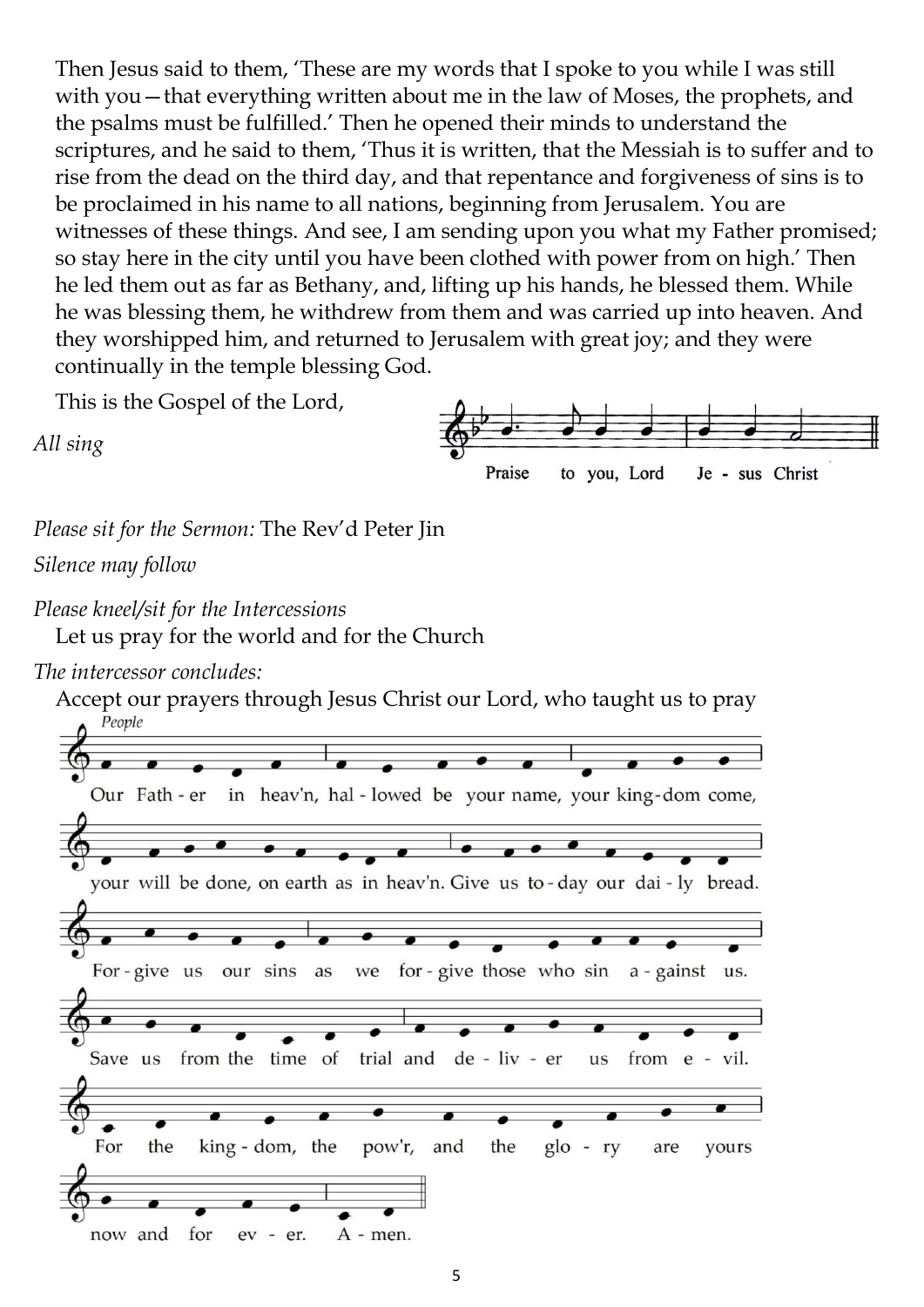# *Please stand for the Greeting of Peace*

Christ has reconciled us to God in one body by the cross. **We meet in his name and share his peace.**

The peace of the Lord be always with you.

**And also with you.**

*Please remain standing to sing the Offertory Hymn*

# **Hymn: #224** *[Christchurch]* **Ascended Christ, who gained**

*Please remain standing*

Blessed are you, Lord, God of all creation.

Through your goodness we these gifts to share.

Accept and use our offerings for your glory and for the service of your kingdom. **Blessed be God for ever.**

| The Lord be with you.                   | And also with you.                         |
|-----------------------------------------|--------------------------------------------|
| Lift up your hearts.                    | We lift them to the Lord.                  |
| Let us give thanks to the Lord our God. | It is right to give our thanks and praise. |

All glory and honour be yours always and everywhere, mighty Creator, everliving God. We give you thanks and praise for your Son, our Saviour Jesus Christ, who by the power of your Spirit was born of Mary and lived as one of us.

By his death on the cross and rising to new life, he offered the one true sacrifice for sin and obtained an eternal deliverance for his people.

You have highly exalted him, and given him the name which is above all other names, that at the name of Jesus every knee should bow and every tongue confess that Jesus Christ is Lord.

Therefore with angels and archangels, and with all the company of heaven, we proclaim your great and glorious name, for ever praising you and singing:

*The Choir Sings the Sanctus & Benedictus* 

| Sanctus, Sanctus, Sanctus Dominus                              | Holy, holy, holy Lord,                                                      |
|----------------------------------------------------------------|-----------------------------------------------------------------------------|
| Deus Sabaoth.                                                  | God of power and might.                                                     |
| Pleni sunt caeli et terra Gloria tua.                          | Heaven and earth are full of your glory.                                    |
| Hosanna in excelsis.                                           | Hosanna in the highest.                                                     |
| Benedictus qui venit in nomine Domini.<br>Hosanna in excelsis. | Blessed is he who comes in the name of the Lord.<br>Hosanna in the highest. |

Merciful God, we thank you for these gifts of your creation, this bread and wine and we pray that by your Word and Holy Spirit, we who eat and drink them may be partakers of Christ's body and blood.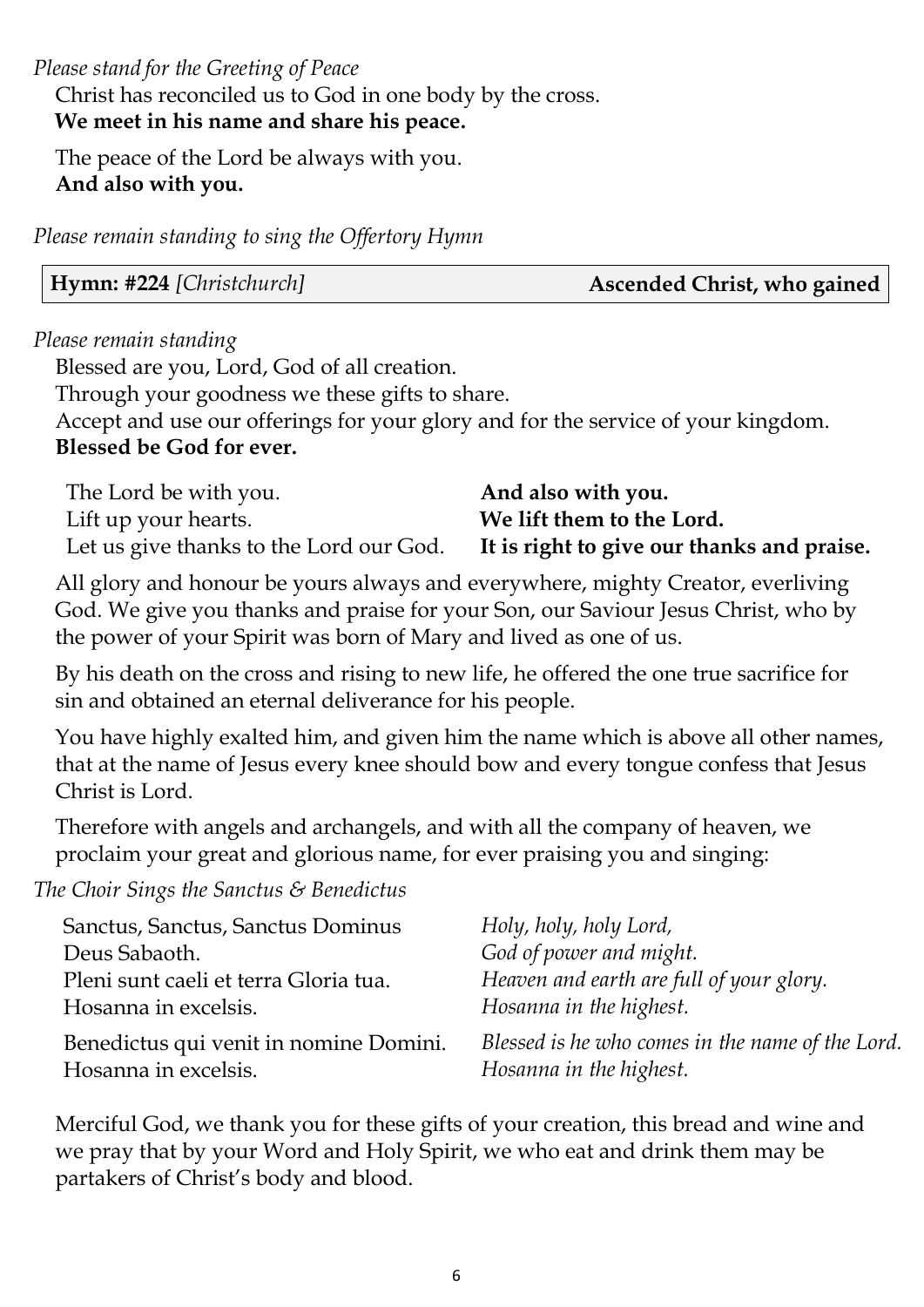On the night he was betrayed Jesus took bread; and when he had given you thanks he broke it, and gave it to his disciples, saying, 'Take, eat. This is my body given for you. Do this in remembrance of me.'

After supper, he took the cup, and again giving thanks he gave it to his disciples, saying, 'Drink from this, all of you. This is my blood of the new covenant shed for you and for many for the forgiveness of sins. Do this, as often as you drink it, in remembrance of me.'

Therefore we do as our Saviour has commanded: proclaiming his offering of himself made once for all upon the cross, his mighty resurrection and glorious ascension, and looking for his coming again, we celebrate, with this bread and this cup, his one perfect and sufficient sacrifice for the sins of the whole world.

Let us proclaim the mystery of faith:



Renew us by your Holy Spirit unite us in the body of your Son, and bring us with all your people into the joy of your eternal kingdom; through Jesus Christ our Lord, with whom, and in whom, in the fellowship of the Holy Spirit, we worship you, Father, in songs of never-ending praise:



We break this bread to share in the body of Christ. We who are many are one body, **for we all share in the one bread.**

Alleluia! Christ our Passover is sacrificed for us. Come, let us celebrate the feast. Draw near with faith, to feed on Christ in your hearts with thanksgiving. **Alleluia!**

*Please kneel/sit as the Choir sings the Agnus Dei (Plainchant)*

| Agnus Dei,                | Lamb of God,                         |
|---------------------------|--------------------------------------|
| qui tollis peccata mundi, | you take away the sins of the world, |
| miserere nobis.           | have mercy upon us.                  |
| Agnus Dei,                | Lamb of God,                         |
| qui tollis peccata mundi, | you take away the sins of the world, |
| dona nobis pacem.         | grant us peace.                      |

*Baptised and communicant Christians of all denominations are welcome to receive Holy Communion. Communion will be administered at the nave platform in one kind (bread) only. If wearing a mask, please keep it on as you line up.*